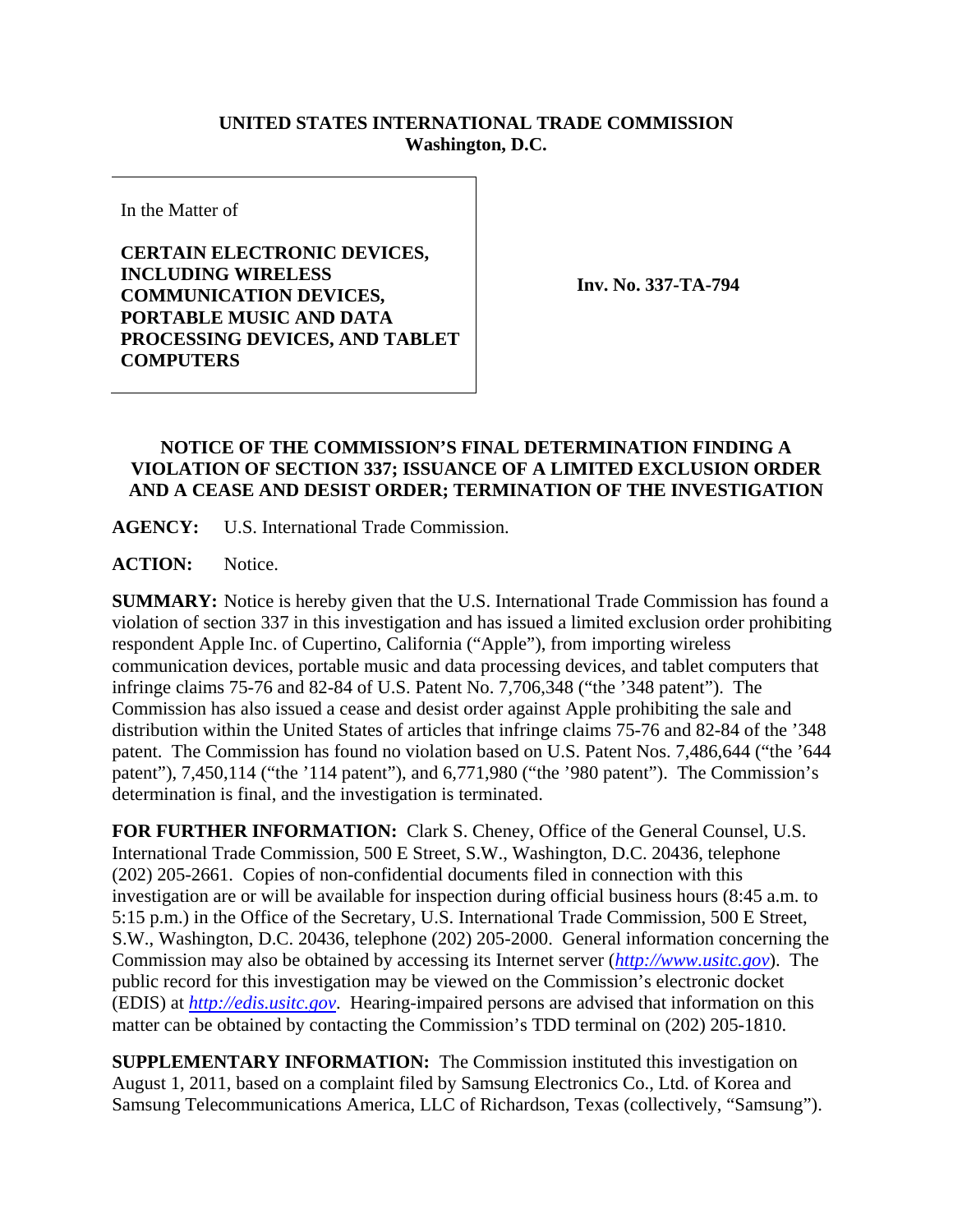76 *Fed. Reg*. 45860 (Aug. 1, 2011). The complaint alleges violations of section 337 of the Tariff Act of 1930, as amended (19 U.S.C. § 1337), in the importation into the United States, the sale for importation, and the sale within the United States after importation of certain electronic devices, including wireless communication devices, portable music and data processing devices, and tablet computers, by reason of infringement of various U.S. patents. The notice of investigation names Apple as the only respondent. The patents remaining in the investigation are the '348, '644, '114, and '980 patents. The complaint also alleged infringement of U.S. Patent No. 6,879,843, but the investigation with respect to that patent was previously terminated based on withdrawn allegations.

On September 14, 2012, the presiding administrative law judge ("ALJ") issued his final initial determination ("ID") finding no violation of section 337 based on the four patents remaining at issue. The ALJ determined that the '348, '644, and '980 patents are valid but not infringed and that the '114 patent is both invalid and not infringed. The ALJ further determined that the economic prong of the domestic industry requirement was satisfied with respect to the remaining asserted patents, but that the technical prong was not satisfied for any of those patents.

On October 1, 2012, complainant Samsung and the Commission investigative attorney ("IA") filed petitions for review of the ID, while Apple filed a contingent petition for review.

On November 19, 2012, the Commission determined to review the ID in its entirety. 77 *Fed. Reg*. 70464 (Nov. 26, 2012). The Commission issued a public notice requesting written submissions from the parties and the public on various topics, many of which concerned the Commission's authority to issue a remedy for the importation of articles that infringe patents that the patent owner has stated it will license on fair, reasonable, and non-discriminatory ("FRAND") terms. Other topics concerned patent issues specific to this investigation. The Commission received written submissions from Samsung, Apple, and the IA addressing all of the Commission's questions. In response to the FRAND-related topics posed to the public, the Commission received responses from the following: Association for Competitive Technology; Business Software Alliance; Ericsson Inc.; GTW Associates; Hewlett Packard Company; Innovation Alliance; Intel Corporation; Motorola Mobility LLC; Qualcomm Incorporated; Research In Motion Corporation; and Sprint Spectrum, L.P.

On March 13, 2013, the Commission issued another public notice requesting written submissions from the parties and the public on various additional topics, including some FRAND-related topics. 78 *Fed. Reg*. 16865 (March 19, 2013). The Commission received written submissions from Samsung, Apple, and the IA addressing all of the Commission's questions. In response to the FRAND-related topics posed to the public, the Commission received responses from the following: Association for Competitive Technology; Business Software Alliance; Cisco Systems, Inc.; Hewlett Packard Company; Innovation Alliance; Micron Technology, Inc.; and Retail Industry Leaders Association.

Having examined the record of this investigation, including the ALJ's final ID and submissions from the parties and from the public, the Commission has determined that Samsung has proven a violation of section 337 based on articles that infringe claims 75-76 and 82-84 of the '348 patent. The Commission has determined to modify the ALJ's construction of certain terms in the asserted claims of the '348 patent, including "controller," "10 bit TFCI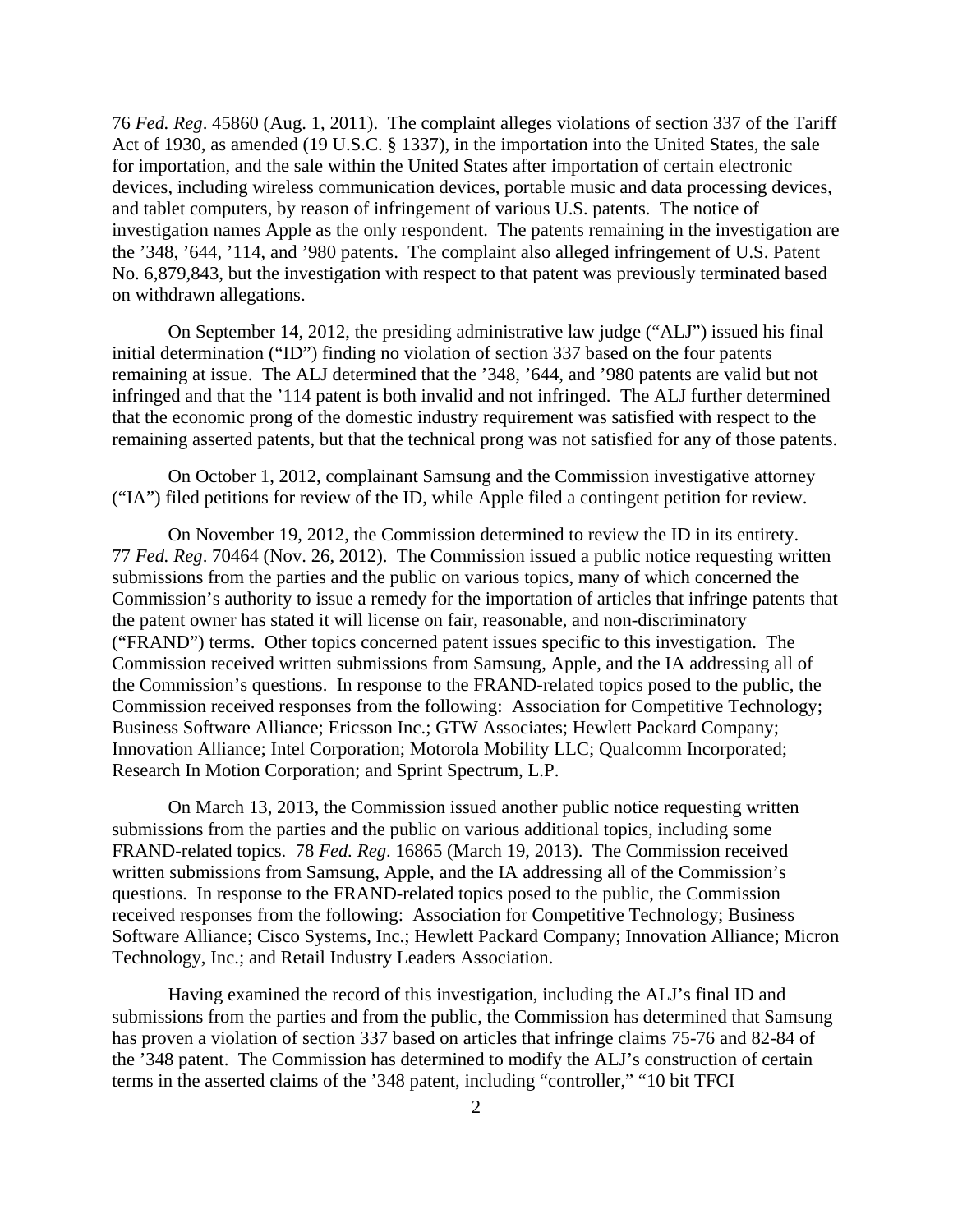information," and "puncturing." Under the modified constructions, the Commission has determined that Samsung has proven that the accused iPhone 4 (AT&T models); iPhone 3GS (AT&T models); iPhone 3 (AT&T models); iPad 3G (AT&T models); and iPad 2 3G (AT&T models) infringe the asserted claims of the '348 patent. The Commission has further determined that the properly construed claims have not been proven by Apple to be invalid and that Samsung has proven that a domestic industry exists in the United States with respect to the '348 patent. The Commission has determined that Apple failed to prove an affirmative defense based on Samsung's FRAND declarations.

The Commission has determined that Samsung has not proven a violation based on alleged infringement of the '644, '980, and '114 patents. With some modifications to the ALJ's analysis, the Commission has determined that the asserted claims of the '644 and '980 patents are valid but not infringed and that the asserted claims of the '114 patent are not infringed and are invalid. The Commission has further determined that Samsung did not prove a domestic industry exists in the United States relating to articles protected by the '644, '980, and '114 patents.

The Commission has determined that the appropriate remedy is a limited exclusion order and a cease and desist order prohibiting Apple from importing into the United States or selling or distributing within the United States wireless communication devices, portable music and data processing devices, and tablet computers that infringe claims 75-76 and 82-84 of the '348 patent. The Commission has determined that the public interest factors enumerated in section 337(d)(1) and (f)(1) do not preclude issuance of the limited exclusion order and cease and desist order. The Commission has determined that Samsung's FRAND declarations do not preclude that remedy.

Finally, the Commission has determined that a bond in the amount of zero percent of the entered value is required to permit temporary importation during the period of Presidential review (19 U.S.C. § 1337(j)) of wireless communication devices, portable music and data processing devices, and tablet computers that are subject to the order. The Commission's order and opinion were delivered to the President and to the United States Trade Representative on the day of their issuance.

Commissioner Pinkert dissents on public interest grounds from the determination to issue an exclusion order and cease and desist order.